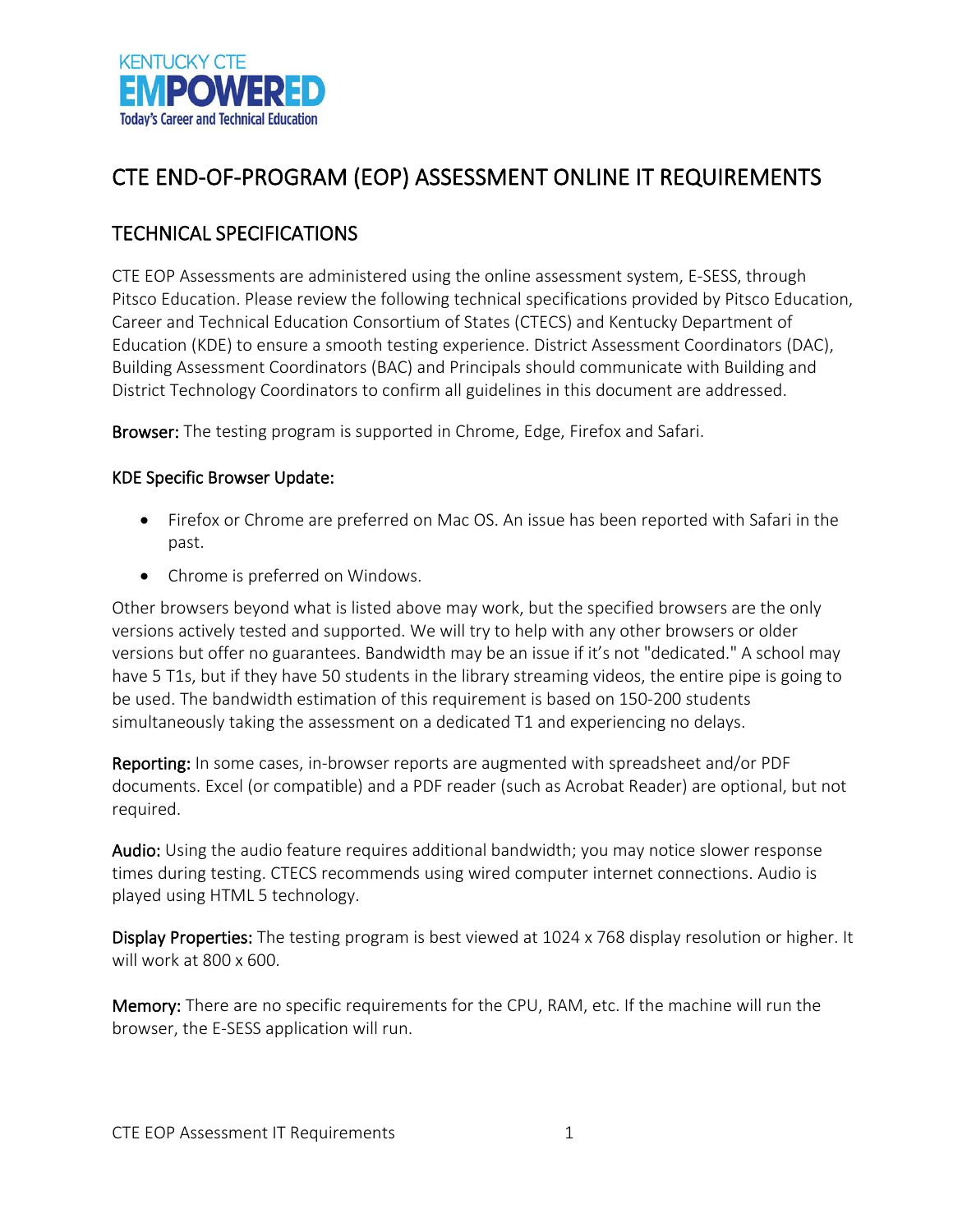Proxy Server Settings: Make sure that the proxy server will not cache Techfluency.org. Responses must be sent directly to the E-SESS server. Do not begin testing students until proxy server settings allow communication to flow to and from E-SESS. Otherwise, the students will finish the test and receive a 0 score.

Be sure to take the sample test (refer to next section) to test your devices and system. The timer (clock) should display correctly on the screen; if not, there is a problem and students cannot test until it is resolved.

Sample Test: Access the sample test at each location before students begin testing. This ensures that there are no proxy servers preventing access to the site, no software packages preventing cookies/sessions from being stored, etc. The sample test may be accessed multiple times by individual users.

To access the sample CTE EOP Assessment test:

- 1. Go to [www.techfluency.org/esess/](http://www.techfluency.org/esess/)
- 2. Make the following entries into the four blanks:

Organization: KYEOP

First Name: Sample

Last Name: Sample

Password: Sample

| Organization      |                                                                                                                      |  |
|-------------------|----------------------------------------------------------------------------------------------------------------------|--|
| <b>First Name</b> |                                                                                                                      |  |
| Last Name         |                                                                                                                      |  |
| Password          |                                                                                                                      |  |
|                   | →] Log In                                                                                                            |  |
|                   | Need help? Look at the <b>Participant Guide</b> for a visual<br>orientation to the participant assessment interface. |  |

- 3. Click Log In.
- 4. Click Continue.
- 5. Click Begin.

NOTE: At least one graphic should be visible, and the timer should be visible and clearly readable throughout the test.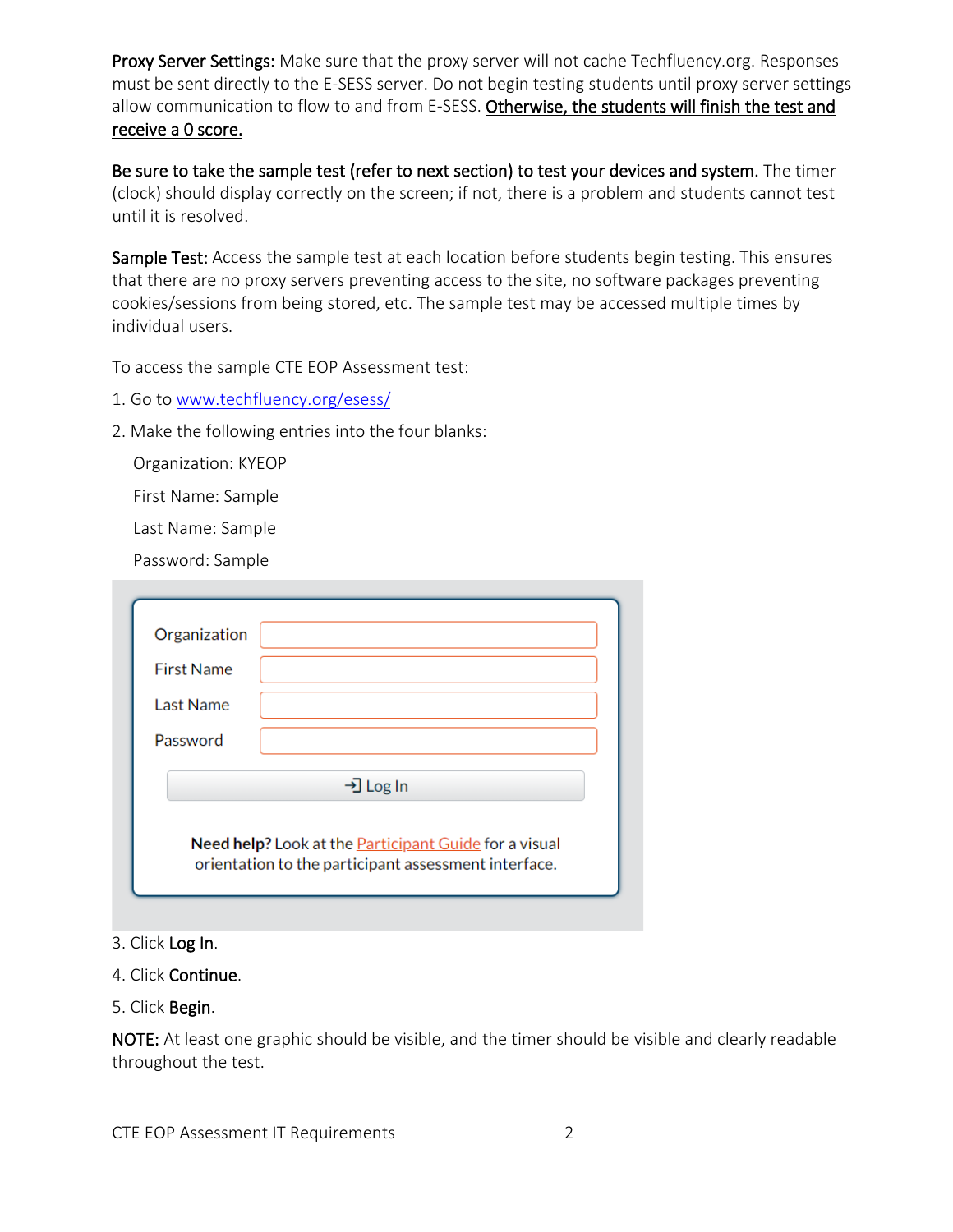Firewalls and server settings: Ensure [www.techfluency.org](http://www.techfluency.org/) and any subdomains are not blocked.

The only exception will be images and audio (text-to-speech feature) used on the tests. The images are hosted on Amazon's S3 servers. Server name: media.techfluency.org

Add Server name: ["techfluency.org"](http://www.techfluency.org/) to the permit lists on the firewalls, internet filters and proxies.

District Guidelines for Network Activity Moratorium During Online Testing:

The following is a list of recommended best practices for district technology personnel to have in place during scheduled online testing windows in their district.

Use of these recommendations will greatly improve the testing experience for the students and reduce or eliminate possible activity that could impede the online testing system. These guidelines apply to all online tests. They were specifically designed to focus on best practices and lessons learned from past testing sessions.

#### Most Importantly:

Communicate with the DAC or ATC Principal to make sure you have these guidelines in place to meet their scheduled tests.

During Testing Windows:

- 1. Disable wireless guest networks
- 2. If a district has routers within their LAN, establish QOS rules to prioritize access to testing sites
- 3. Whitelist testing sites ["techfluency.org"](http://www.techfluency.org/) (Proxy/Internet Filter)
- 4. Restrict or ban certain network activity during testing window. This should include:
	- a. Video streaming (YouTube, Discovery, Netflix, Hulu, Hudi, etc.)
	- b. Audio streaming (Pandora, iHeartRadio, Slacker, etc.)
	- c. Large data moves or backup/restoration projects
	- d. Alterations to LAN network equipment
	- e. Removal or additions to network LAN
	- f. System updates (OS Updates, Patches, Software Updates, etc.). These should be rescheduled, after the testing window
	- g. App updates or downloads. These should be scheduled for after the testing window
	- h. Video conferencing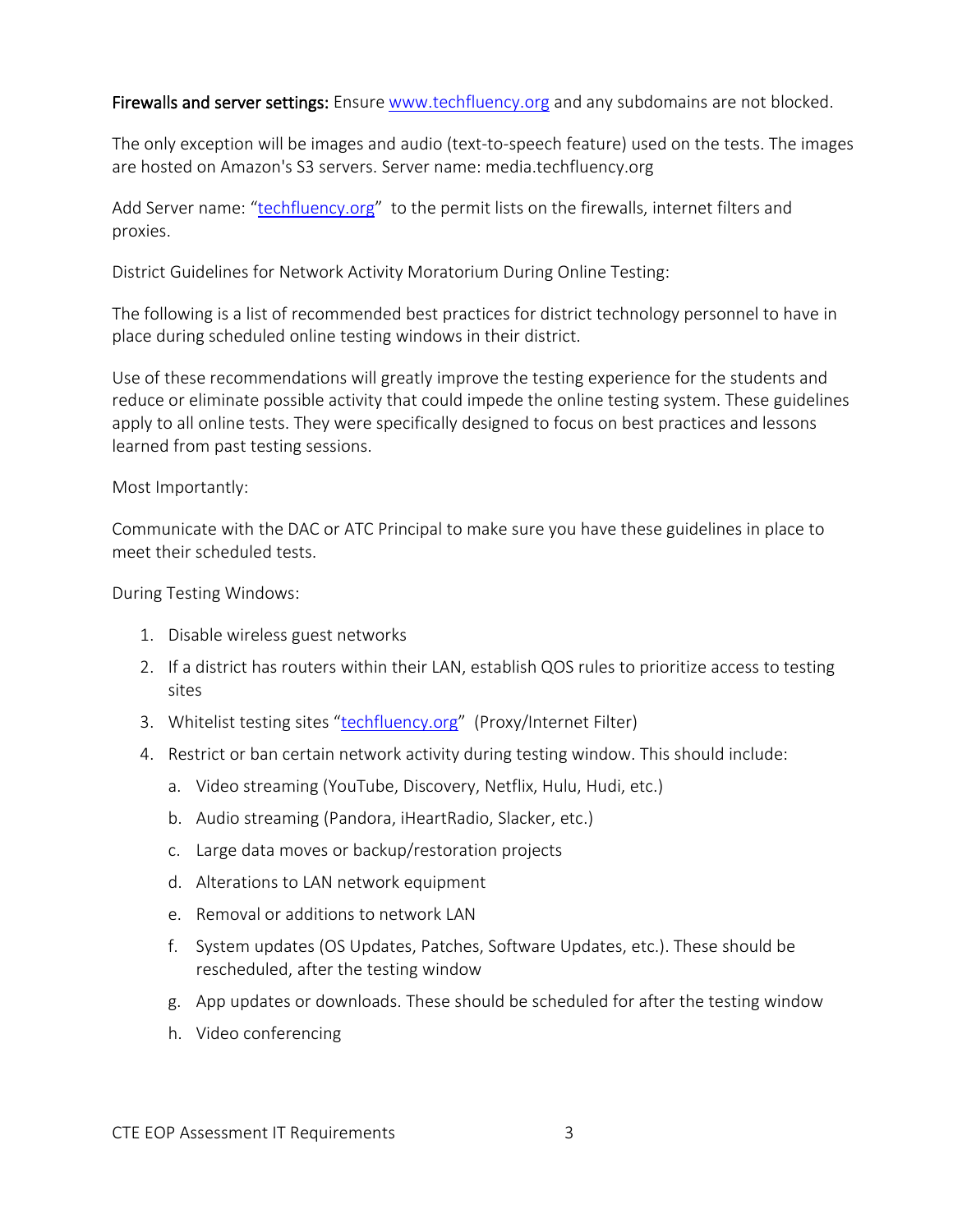# IT TIPS AND SOLUTIONS

The students are using an online assessment tool called E-SESS. The website is [www.techfluency.org.](http://www.techfluency.org/) Below are some problems you might experience during online testing. Please check this list to the best of your abilities before proceeding. If this does not appear to be the problem, then escalate the problem appropriately.

If you must escalate the problem, please have the following information available:

- Browser name and version (e.g., Chrome, Edge, Firefox)
- What time the problem began and if it is still currently going on.
- Is your lab running on wireless, or are the computers physically connected to the network?

### If the students are having general connection issues, check the following:

- If possible, check the packet loss in the lab.
- Perform a traceroute to www.techfluency.org to see if the connection to E-SESS is OK and packet loss ("No Reply" or "Host Unreachable") is minimal.

### Next, refer to the following troubleshooting steps:

- 1. The test will not load at all. The student clicks the Begin button, but the page never opens.
	- a. Check the firewall and/or proxy server to see if [www.techfluency.org](http://www.techfluency.org/) or any subdomains are blocked.
	- b. Close all open browser windows (even any minimized ones). Try again. It is possible for the test to already be open and minimized, or for an open window to prevent the test from opening.
- 2. The student clicks Begin, and the page opens, but the assessment never appears.
	- a. Check the browser version. The assessment program is supported in Chrome, Edge, Firefox, and Safari.
		- o Firefox or Chrome are preferred on Mac OS. An issue has been reported with Safari in the past.
		- o Chrome is preferred on Windows.
	- b. Try closing the assessment and click Begin again.
	- c. Check for any specific errors showing up and contact CTECS with the exact error message.
- 3. "The students keep getting disconnected." The message on the screen should be something like "Please wait while your test is being loaded. The connection to the server has slowed or stopped…"
	- a. This means the AJAX call to E-SESS failed. This could be due to server packet loss on an overloaded network. When the student begins the assessment, it will download about 1+MB, but the typical transaction after that is less than 10K, so it doesn't require much bandwidth. You might also check to see if a firewall or proxy server is blocking communication with [www.techfluency.org.](http://www.techfluency.org/)